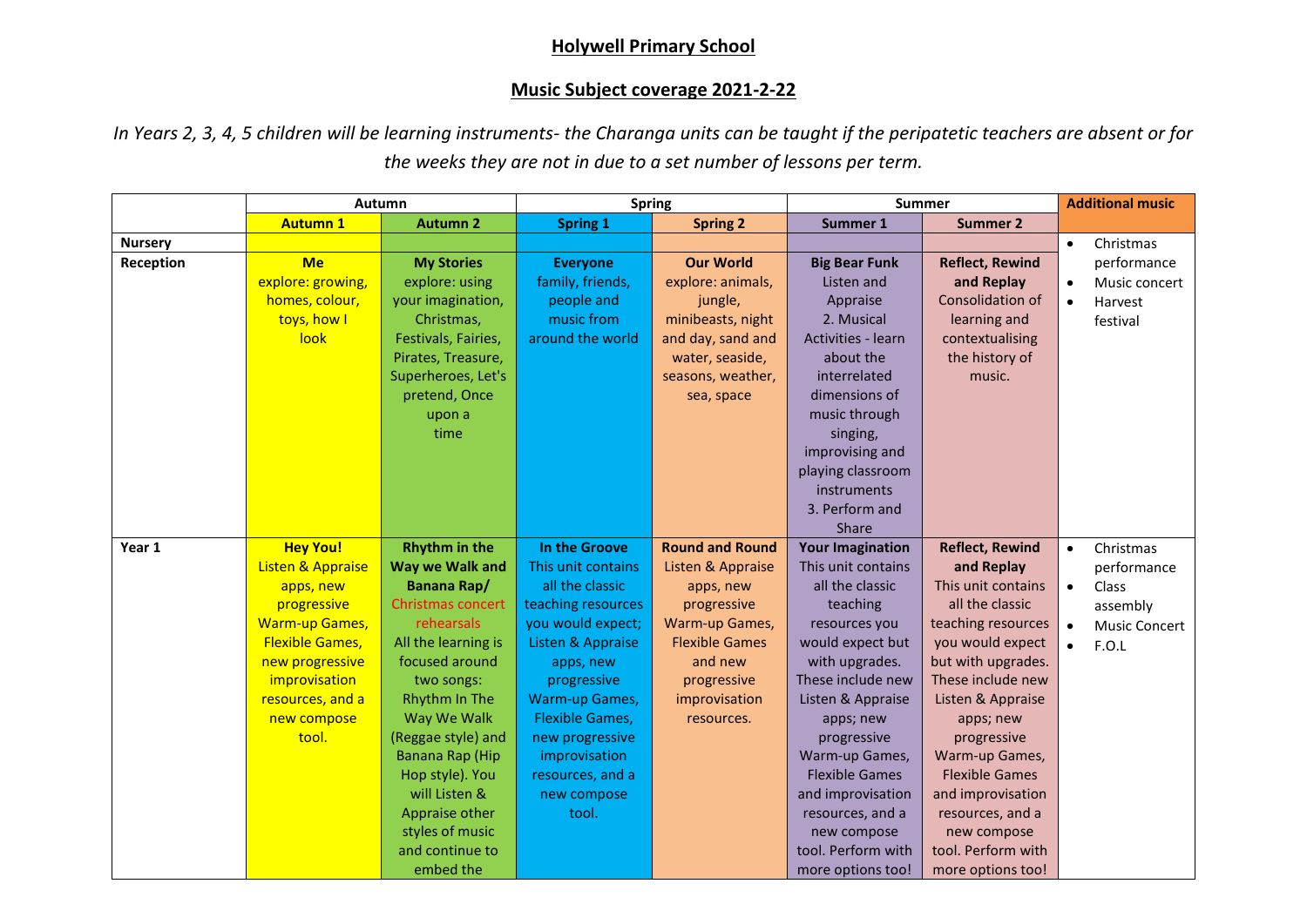|        |                              | interrelated                            |                           |                                       |                                            |                                       |                                   |
|--------|------------------------------|-----------------------------------------|---------------------------|---------------------------------------|--------------------------------------------|---------------------------------------|-----------------------------------|
|        |                              | dimensions of                           |                           |                                       |                                            |                                       |                                   |
|        |                              | music through                           |                           |                                       |                                            |                                       |                                   |
|        |                              | games and                               |                           |                                       |                                            |                                       |                                   |
|        |                              | singing.                                |                           |                                       |                                            |                                       |                                   |
| Year 2 | Hands, Feet,                 | Christmas concert                       | I Wanna Play in a         | <b>Zootime</b>                        | <b>Friendship Song</b>                     | <b>Reflect, Rewind</b>                | Christmas<br>$\bullet$            |
|        | <b>Heart</b>                 | rehearsals                              | <b>Band</b>               | This unit contains                    | This unit contains                         | and Replay                            | performance                       |
|        | contains all the             | This is a six-week                      | This unit contains        | all the classic                       | all the classic                            | This unit contains                    | Class<br>$\bullet$                |
|        | classic teaching             | Unit of Work that                       | all the classic           | teaching                              | teaching                                   | all the classic                       | assembly                          |
|        | resources you                | builds on previous                      | teaching resources        | resources you                         | resources you                              | teaching resources                    | <b>Music Concert</b><br>$\bullet$ |
|        | would expect;                | learning. It is                         | you would expect;         | would expect;                         | would expect but                           | you would expect                      | F.O.L                             |
|        | <b>Listen &amp; Appraise</b> | supported by                            | Listen & Appraise         | Listen & Appraise                     | with upgrades.                             | but with upgrades.                    |                                   |
|        | apps, new                    | weekly lesson                           | apps, new                 | apps, new                             | These include new                          | These include new                     |                                   |
|        | progressive                  | plans and                               | progressive               | progressive                           | Listen & Appraise                          | Listen & Appraise                     |                                   |
|        | <b>Warm-up Games,</b>        | assessment. All                         | Warm-up Games,            | Warm-up Games,                        | apps; new                                  | apps; new                             |                                   |
|        | <b>Flexible Games,</b>       | the learning is                         | Flexible Games,           | <b>Flexible Games</b>                 | progressive                                | progressive                           |                                   |
|        | new progressive              | focused around                          | new progressive           | and new                               | Warm-up Games,                             | Warm-up Games,                        |                                   |
|        | improvisation                | one song: Ho Ho                         | improvisation             | progressive                           | <b>Flexible Games</b>                      | <b>Flexible Games</b>                 |                                   |
|        | resources, and a             | Ho - a Christmas                        | resources, and a          | improvisation                         | and improvisation                          | and improvisation                     |                                   |
|        | new compose                  | song. You will                          |                           | resources.                            | resources, and a                           | resources, and a                      |                                   |
|        | tool.                        | Listen & Appraise                       | new compose<br>tool.      |                                       | new compose                                | new compose                           |                                   |
|        |                              | other styles of                         |                           |                                       | tool. Perform with                         | tool.                                 |                                   |
|        |                              | music and                               |                           |                                       | more options too!                          |                                       |                                   |
|        |                              | continue to                             |                           |                                       | <b>Instrument-Recorder</b>                 |                                       |                                   |
|        |                              | embed the                               |                           |                                       |                                            |                                       |                                   |
|        |                              | interrelated                            |                           |                                       |                                            |                                       |                                   |
|        |                              | dimensions of                           |                           |                                       |                                            |                                       |                                   |
|        |                              | music through                           |                           |                                       |                                            |                                       |                                   |
|        |                              |                                         |                           |                                       |                                            |                                       |                                   |
|        |                              |                                         |                           |                                       |                                            |                                       |                                   |
|        |                              | games, singing                          |                           |                                       |                                            |                                       |                                   |
|        |                              | and playing.                            |                           |                                       |                                            |                                       |                                   |
| Year 3 | <b>Let Your Spirit Fly</b>   | <b>Recorder revision</b>                | <b>Three Little Birds</b> | <b>The Dragon Song</b>                | <b>Bringing us</b>                         | <b>Reflect, Rewind</b>                | $\bullet$<br>Class                |
|        | This unit contains           | (Charanga unit)                         | This unit contains        | The unit contains                     | together                                   | and Replay                            | assembly                          |
|        | all the classic              | This unit is a little                   | all the classic           | all the classic                       | This unit contains                         | This unit contains                    | <b>Music Concert</b><br>$\bullet$ |
|        | teaching                     | lighter in content                      | teaching resources        | teaching                              | all the classic                            | all the classic                       | F.O.L<br>$\bullet$                |
|        | resources you                | as you will be busy                     | you would expect;         | resources you                         | teaching                                   | teaching resources                    |                                   |
|        | would expect;                | with general                            | Listen & Appraise         | would expect but                      | resources you                              | you would expect                      |                                   |
|        | Listen & Appraise            | Christmas                               | apps, new                 | with upgrades.                        | would expect but                           | but with upgrades.                    |                                   |
|        | apps, new                    | activities. Don't                       | progressive               | These include new                     | with upgrades.                             | These include new                     |                                   |
|        | progressive                  | forget to look at                       | Warm-up Games,            | Listen & Appraise                     | These include new                          | Listen & Appraise                     |                                   |
|        | <b>Warm-up Games,</b>        | the Productions in                      | <b>Flexible Games,</b>    | apps; new                             | Listen & Appraise                          | apps; new                             |                                   |
|        | <b>Flexible Games,</b>       | the Freestyle                           | new progressive           | progressive                           | apps; new                                  | progressive                           |                                   |
|        | new progressive              | section.                                | improvisation             | Warm-up Games,                        | progressive                                | Warm-up Games,                        |                                   |
|        | improvisation                |                                         | resources, and a          | <b>Flexible Games</b>                 | Warm-up Games,                             | <b>Flexible Games</b>                 |                                   |
|        | resources, and a             | This is a six-week<br>Unit of Work that | new compose<br>tool.      | and improvisation<br>resources, and a | <b>Flexible Games</b><br>and improvisation | and improvisation<br>resources, and a |                                   |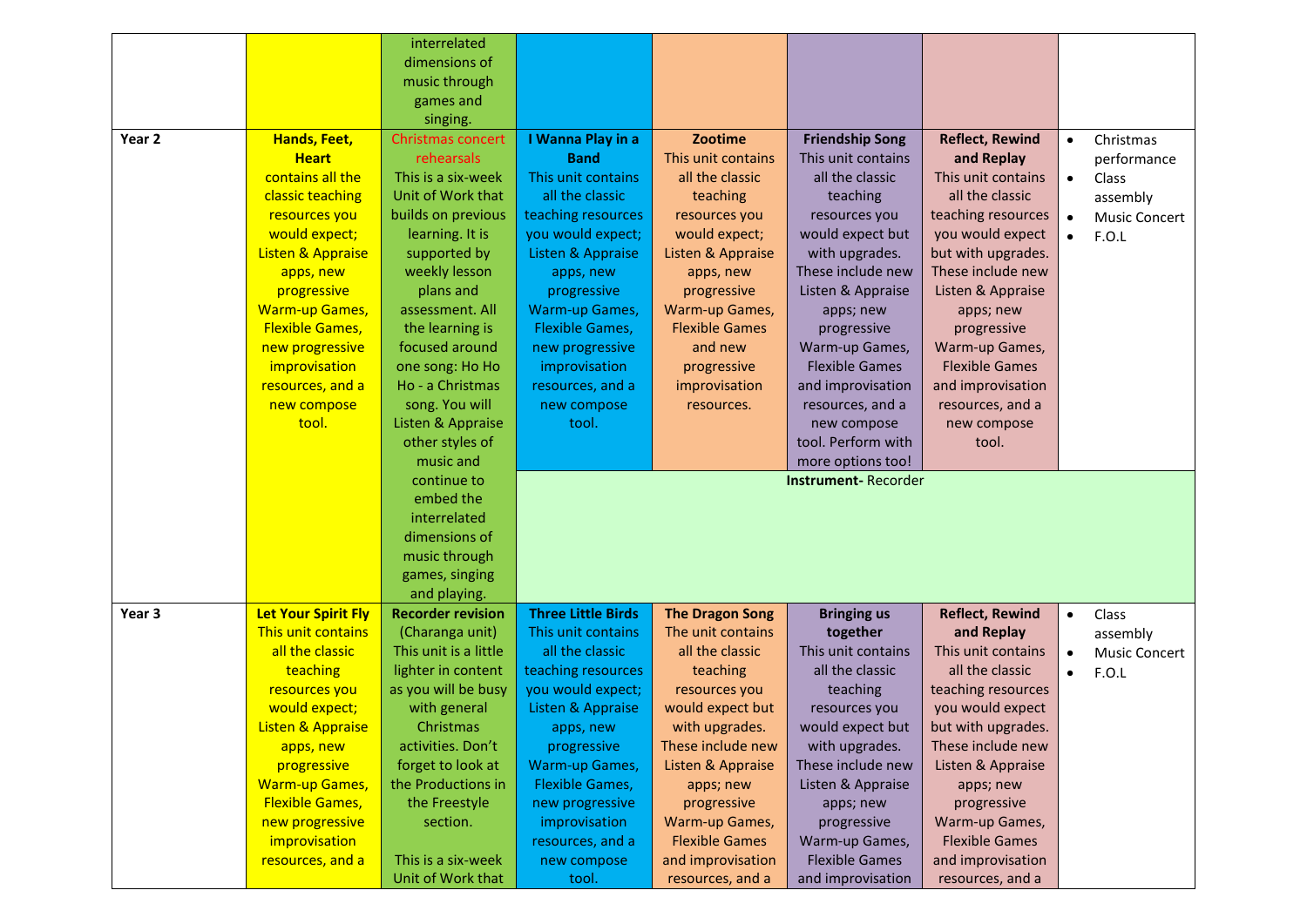|        | new compose                  | introduces the          |                                   | new compose              | resources, and a      | new compose            |           |                      |
|--------|------------------------------|-------------------------|-----------------------------------|--------------------------|-----------------------|------------------------|-----------|----------------------|
|        | tool.                        | children to             |                                   | tool. Perform with       | new compose           | tool.                  |           |                      |
|        |                              | learning about the      |                                   | more options too!        | tool. Perform with    |                        |           |                      |
|        |                              | language of music       |                                   |                          | more options too!     |                        |           |                      |
|        |                              | through playing         | <b>Instrument-Djembe Drumming</b> |                          |                       |                        |           |                      |
|        |                              | the glockenspiel.       |                                   |                          |                       |                        |           |                      |
| Year 4 | <b>Mamma Mia</b>             | <b>Djembe</b>           | Stop!                             | <b>Lean on Me</b>        | <b>Blackbird</b>      | <b>Reflect, Rewind</b> | $\bullet$ | Class                |
|        | This unit contains           | This unit is a little   | This unit contains                | This unit contains       | This unit contains    | and Replay             |           | assembly             |
|        | all the classic              | lighter in content      | all the classic                   | all the classic          | all the classic       | This unit contains     | $\bullet$ | <b>Music Concert</b> |
|        | teaching                     | as you will be busy     | teaching resources                | teaching                 | teaching              | all the classic        | $\bullet$ | F.O.L                |
|        | resources you                | with general            | you would expect;                 | resources you            | resources you         | teaching resources     |           |                      |
|        | would expect;                | Christmas               | Listen & Appraise                 | would expect;            | would expect but      | you would expect       |           |                      |
|        | <b>Listen &amp; Appraise</b> | activities. Don't       | apps, new                         | Listen & Appraise        | with upgrades.        | but with upgrades.     |           |                      |
|        | apps, new                    | forget to look at       | progressive                       | apps, new                | These include new     | These include new      |           |                      |
|        | progressive                  | the Productions         | <b>Warm-up Games,</b>             | progressive              | Listen & Appraise     | Listen & Appraise      |           |                      |
|        | <b>Warm-up Games,</b>        | in the Freestyle        | <b>Flexible Games,</b>            | Warm-up Games,           | apps; new             | apps; new              |           |                      |
|        | <b>Flexible Games,</b>       | section.                | new progressive                   | Flexible Games,          | progressive           | progressive            |           |                      |
|        | new progressive              |                         | improvisation                     | new progressive          | Warm-up Games,        | Warm-up Games,         |           |                      |
|        | improvisation                |                         | resources, and a                  | improvisation            | <b>Flexible Games</b> | <b>Flexible Games</b>  |           |                      |
|        | resources, and a             |                         | new compose                       | resources, and a         | and improvisation     | and improvisation      |           |                      |
|        | new compose                  |                         | tool.                             | new compose              | resources, and a      | resources, and a       |           |                      |
|        | tool.                        |                         |                                   | tool.                    | new compose           | new compose            |           |                      |
|        |                              |                         |                                   |                          | tool. Perform with    | tool.                  |           |                      |
|        |                              |                         |                                   |                          | more options too!     |                        |           |                      |
|        |                              |                         |                                   | <b>Instrument-Cornet</b> |                       |                        |           |                      |
| Year 5 | Livin' on a Prayer           | <b>Classroom Jazz 1</b> | <b>Make You Feel</b>              | <b>The Fresh Prince</b>  | Dancing in the        | <b>Reflect, Rewind</b> | $\bullet$ | Class                |
|        | This unit contains           | This unit is a little   | <b>My Love</b>                    | of Bel Air               | <b>Street</b>         | and Replay             |           | assembly             |
|        | all the classic              | lighter in content      | This unit contains                | This unit contains       | This unit contains    | This unit contains     | $\bullet$ | <b>Music Concert</b> |
|        | teaching                     | as you will be busy     | all the classic                   | all the classic          | all the classic       | all the classic        | $\bullet$ | F.O.L                |
|        | resources you                | with general            | teaching resources                | teaching                 | teaching              | teaching resources     |           |                      |
|        | would expect;                | Christmas               | you would expect;                 | resources you            | resources you         | you would expect       |           |                      |
|        | <b>Listen &amp; Appraise</b> | activities. Don't       | Listen & Appraise                 | would expect;            | would expect but      | but with upgrades.     |           |                      |
|        | apps, new                    | forget to look at       | apps, new                         | Listen & Appraise        | with upgrades.        | These include new      |           |                      |
|        | progressive                  | the Productions in      | progressive                       | apps, new                | These include new     | Listen & Appraise      |           |                      |
|        | <b>Warm-up Games,</b>        | the Freestyle           | Warm-up Games,                    | progressive              | Listen & Appraise     | apps; new              |           |                      |
|        | <b>Flexible Games,</b>       | section.                | <b>Flexible Games,</b>            | Warm-up Games,           | apps; new             | progressive            |           |                      |
|        | new progressive              |                         | new progressive                   | Flexible Games,          | progressive           | Warm-up Games,         |           |                      |
|        | improvisation                |                         | improvisation                     | new progressive          | Warm-up Games,        | <b>Flexible Games</b>  |           |                      |
|        | resources, and a             |                         | resources, and a                  | improvisation            | <b>Flexible Games</b> | and improvisation      |           |                      |
|        | new compose                  |                         | new compose                       | resources, and a         | and improvisation     | resources, and a       |           |                      |
|        | tool.                        |                         | tool.The                          | new compose              | resources, and a      | new compose            |           |                      |
|        |                              |                         | supporting lesson                 | tool.                    | new compose           | tool.                  |           |                      |
|        |                              |                         | plans and                         |                          | tool. Perform with    |                        |           |                      |
|        |                              |                         | documentation                     |                          | more options too!     |                        |           |                      |
|        |                              |                         | have been                         |                          |                       |                        |           |                      |